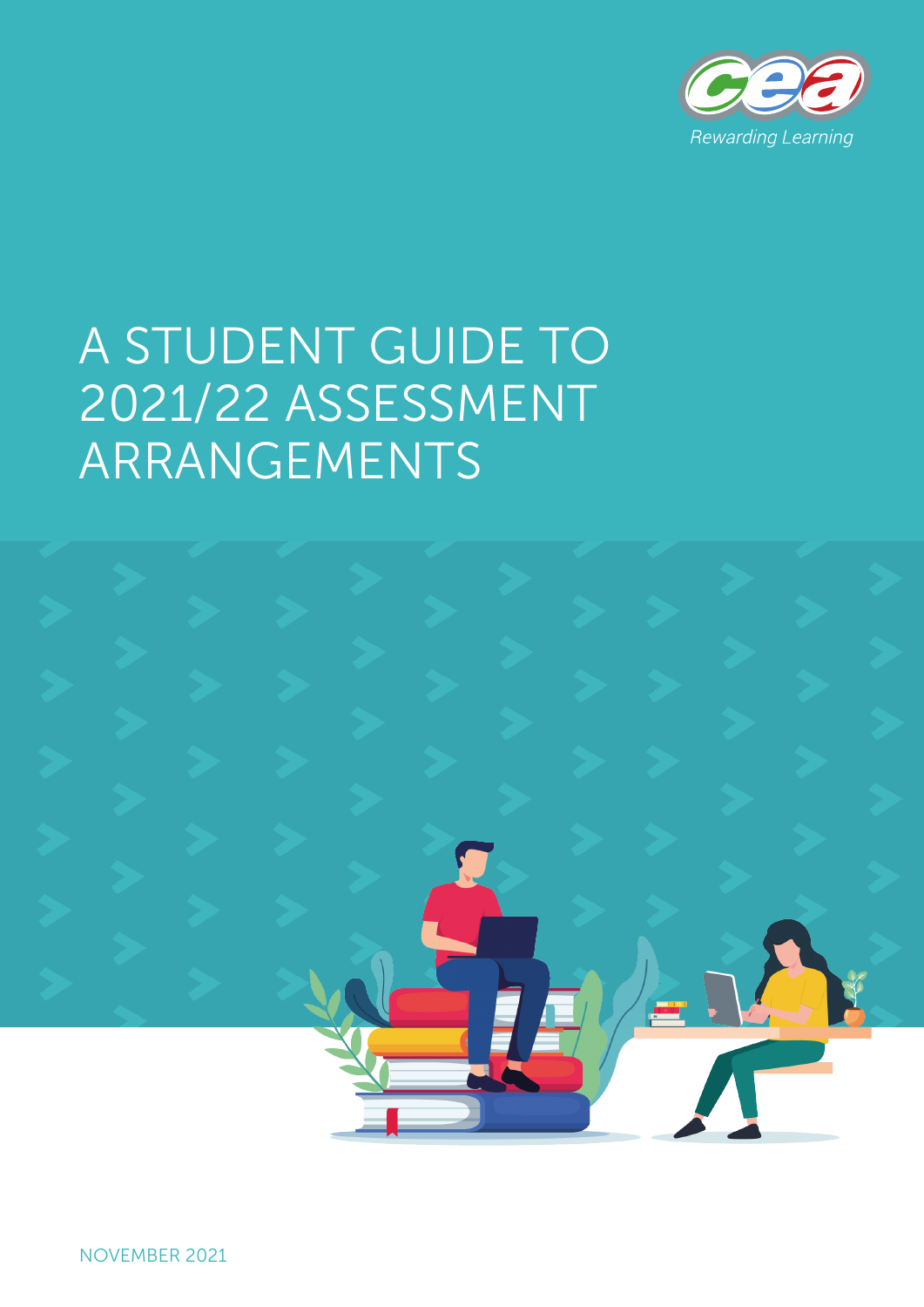If you are taking exams and completing a CCEA qualification in Summer 2022, you will have the option to remove one assessment in the majority of CCEA subjects. The new arrangements have been put in place to acknowledge the disruption to learning caused by COVID-19 to date and to make assessments fairer for you as a result.

At CCEA we are working towards exams going ahead this year, and we will also continue to be guided by government and Public Health Agency (PHA) advice to ensure exams can take place safely.

We understand that you may have questions around 2021/22 awarding and assessment, and this short guide aims to help answer those. Topics covered include:



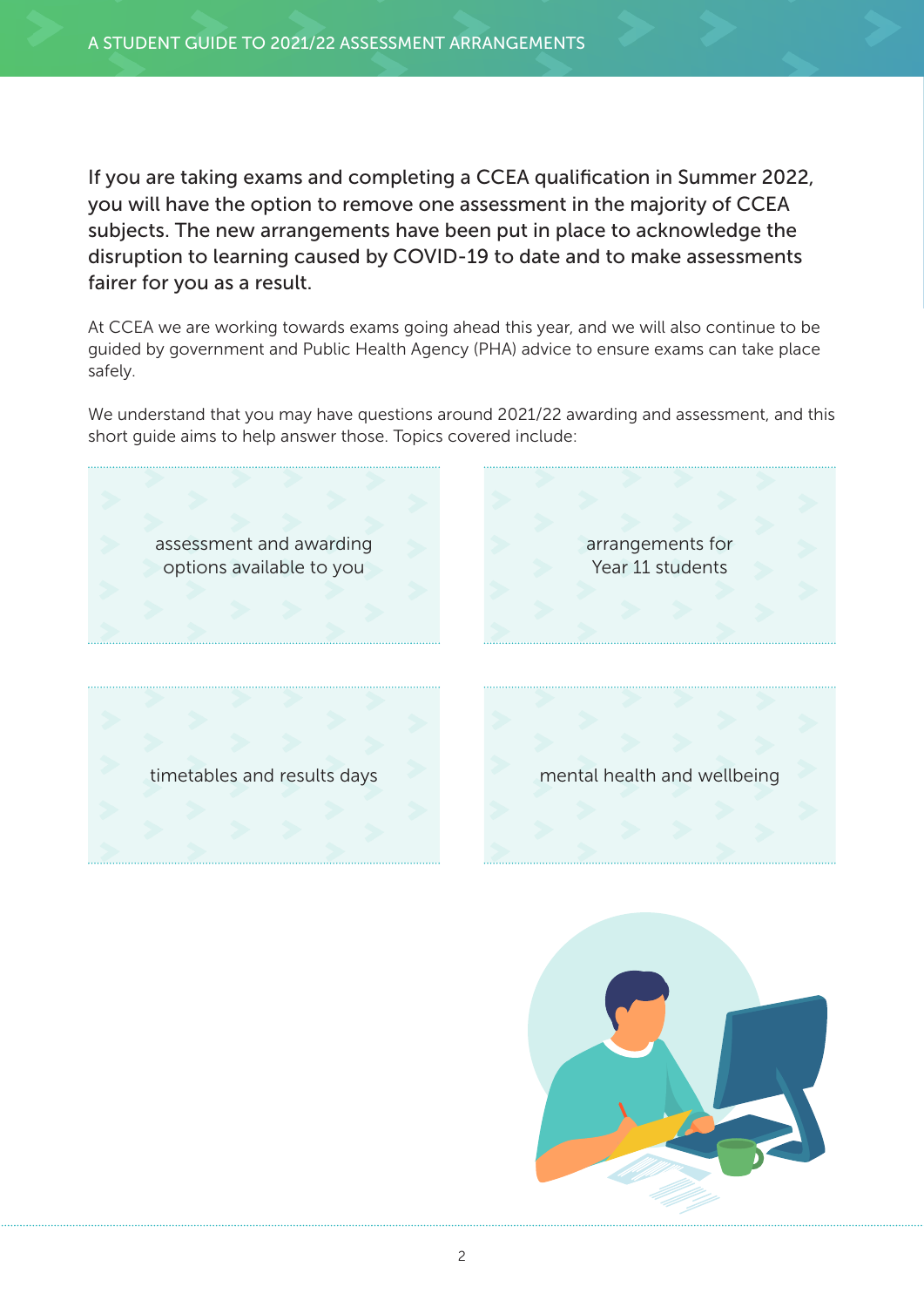## HOW DO THE 2021/22 ASSESSMENT AND AWARDING ARRANGEMENTS AFFECT YOU?

In the majority of our qualifications, CCEA has identified one unit of assessment that you do not have to sit. This means you can choose to do fewer exams and assessments this year. Where this is the case, you will have two options:

#### OPTION 1

You can choose to take only the [mandatory units](https://ccea.org.uk/summer-2022/specification-addenda) as set out by CCEA, reducing the number of exams or assessments you sit. You will still be taught all the qualification content throughout the course of study.

#### OPTION 2

You can choose to sit all the exams/assessments for your CCEA GCSE, AS or A level subjects.

This will be a decision agreed between you, your teachers and your parents/carers.

To ensure you are not disadvantaged by a decision to complete all units, CCEA will **compare** the grade you achieve after sitting all units with the grade you would have achieved if you had sat mandatory units only.

#### The example that follows overleaf sets out how this will work.

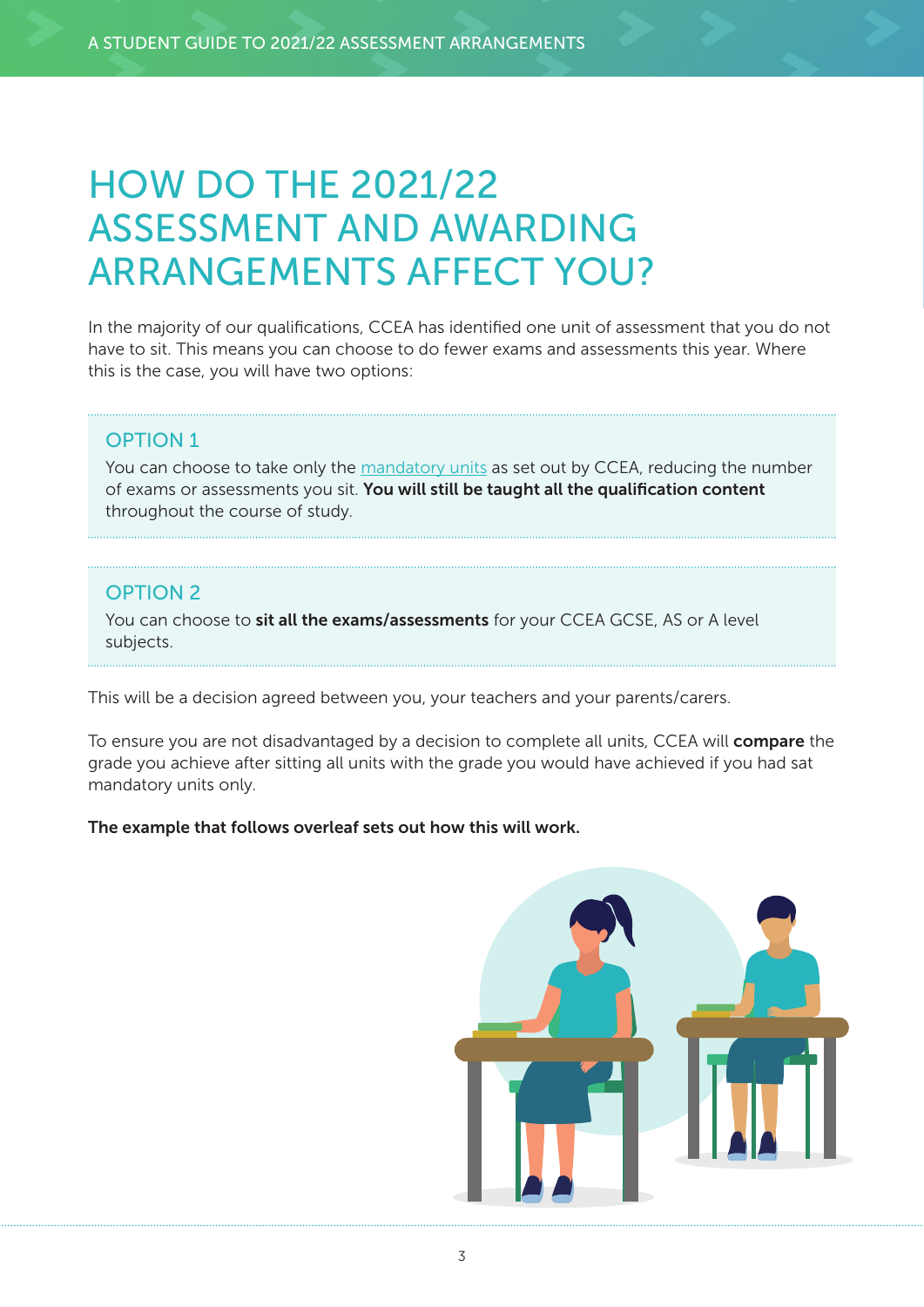## 2022 GRADING – AN EXAMPLE OF GRADING AND ACHIEVING THE HIGHER GRADE FROM TWO PATHWAYS

Alice and Stephen are Year 12 students preparing to sit their GCSE History exams in Summer 2022.

GCSE History has two units. Unit 1 is graded out of 120 uniform marks, and Unit 2 is graded out of 80 uniform marks.

For Summer 2022, CCEA has stated that GCSE History students can choose to omit the assessment of Unit 2.

#### EXAMPLE 1

#### **ALICE**

Alice has opted to omit Unit 2. This means:

- » She will be taught the full GCSE History specification, covering all topics and developing all necessary skills for both units.
- » She will only sit the exam for Unit 1.

Alice's overall GCSE grade will be based on her performance in Unit 1.

#### ALICE: GCSE HISTORY

| <b>UNIT</b>       | UNIFORM MARKS ACHIEVED | <b>GRADE</b> |
|-------------------|------------------------|--------------|
| UNIT <sub>1</sub> | 92 out of 120          | R            |

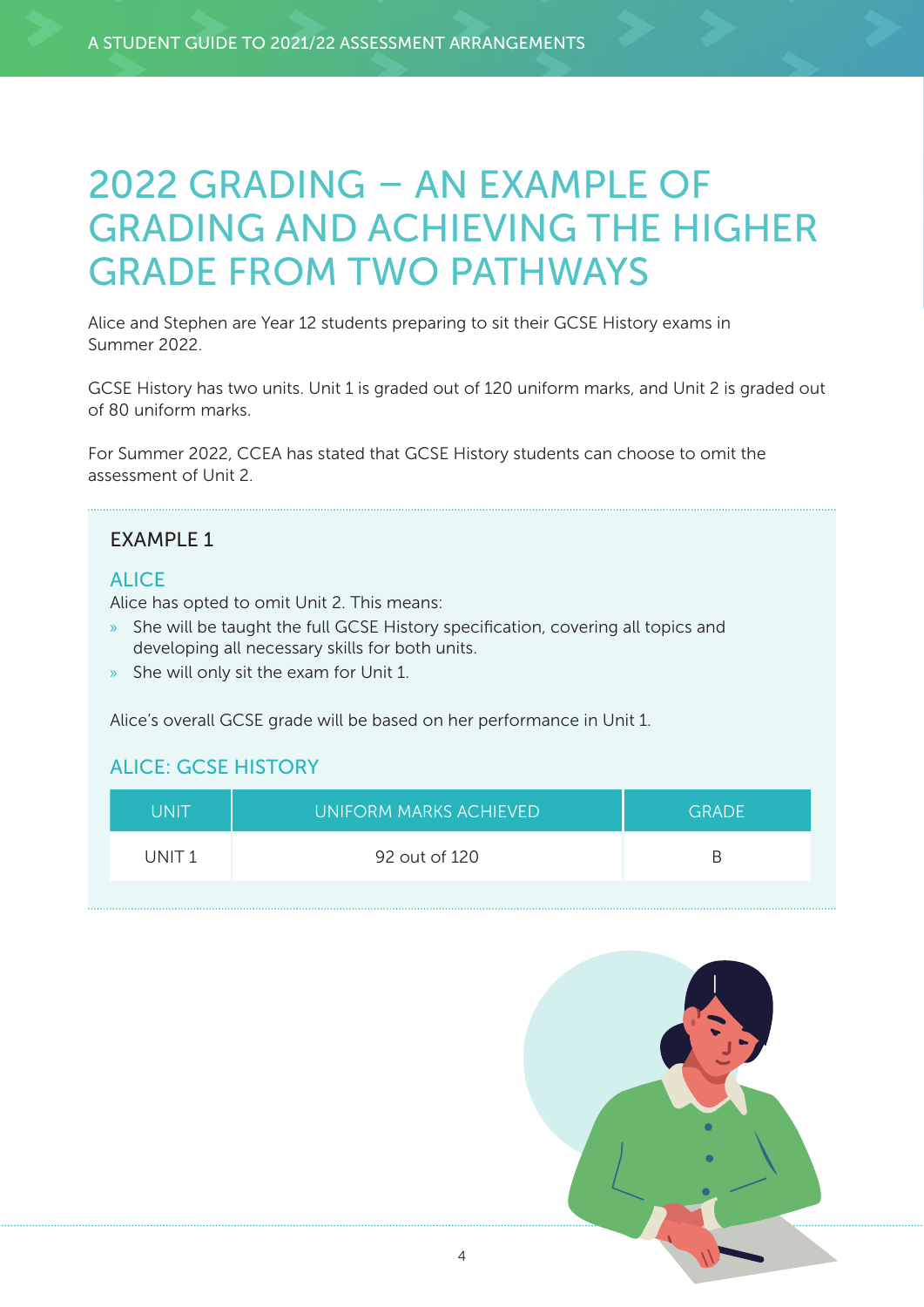#### **FXAMPLE 2**

#### **STEPHEN**

Stephen has opted to sit all exams; he will not omit Unit 2. This means:

- » He will be taught the full GCSE History specification, covering all topics and developing all necessary skills for both units.
- » He will sit the exams for both Unit 1 and Unit 2.

To ensure Stephen is not disadvantaged by his decision to complete all units, CCEA will compare the grade Stephen achieves after sitting Units 1 and 2 with the grade he would have achieved if he had **omitted** Unit 2.

CCEA will award Stephen whichever of these two grades is higher:

#### STEPHEN: GCSE HISTORY (GRADED ON TWO UNITS)

| UNIT   | UNIFORM MARKS ACHIEVED | <b>TOTAL UNIFORM MARK</b> | <b>GRADE</b>       |
|--------|------------------------|---------------------------|--------------------|
| UNIT 1 | 96 out of 120          | 136 out of 200            | $\curvearrowright$ |
| UNIT 2 | 40 out of 80           |                           |                    |

#### STEPHEN: GCSE HISTORY (GRADED ON ONE UNIT)

| UNIT   | UNIFORM MARKS ACHIEVED | <b>TOTAL UNIFORM MARK</b> | <b>GRADE</b> |
|--------|------------------------|---------------------------|--------------|
| UNIT 1 | 96 out of 120          | 96 out of 120             |              |

#### CCEA awards the higher of the two grades, so Stephen receives a grade A.

Details of the optional assessment units are available at [www.ccea.org.uk/summer-2022/specification-addenda](https://ccea.org.uk/summer-2022/specification-addenda)

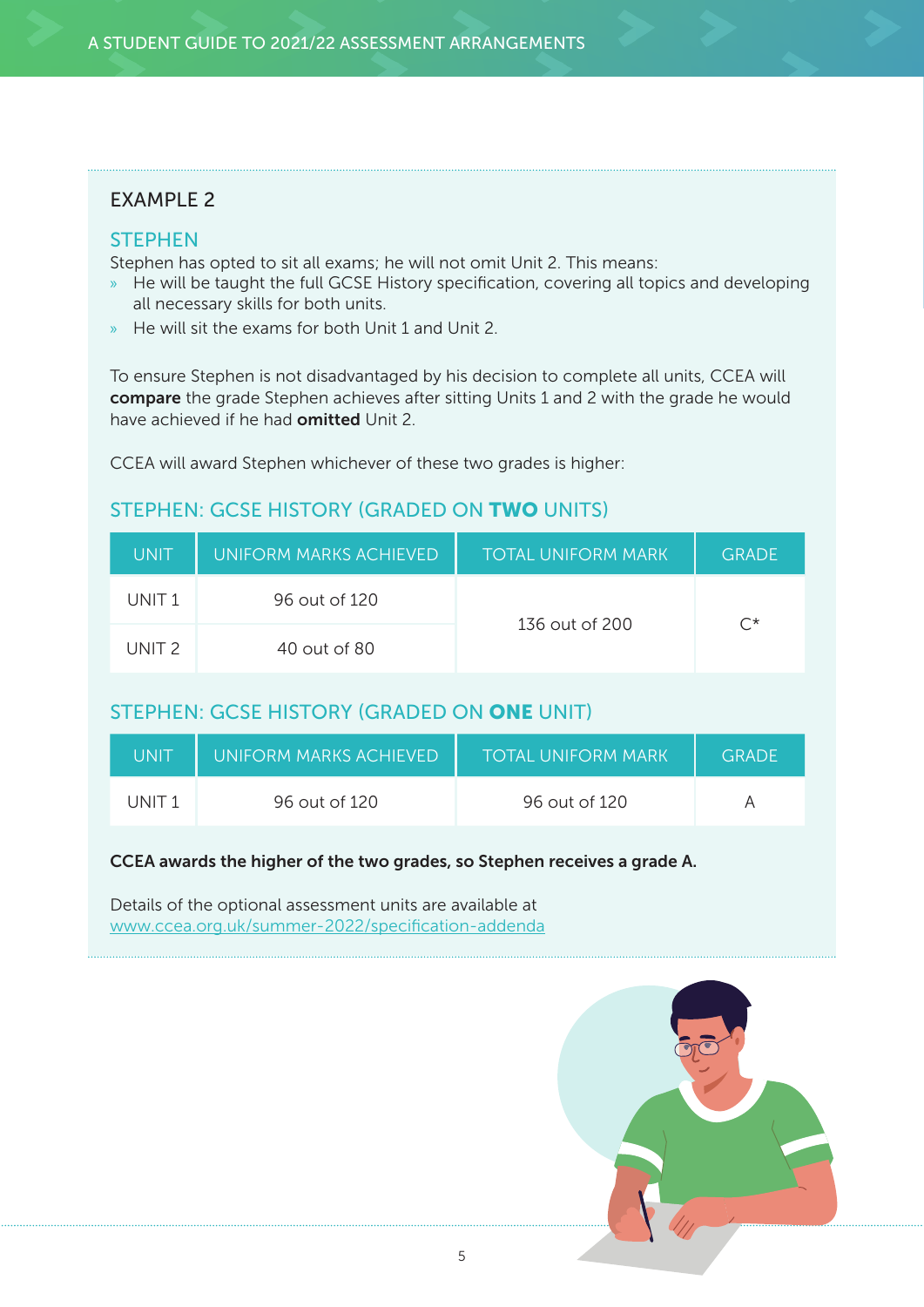## WHAT'S HAPPENING FOR YEAR 11 STUDENTS?

All exams are scheduled for Summer 2022 as normal, so you will be able to sit exams at the end of Year 11. These will contribute to the final grade awarded when you complete your GCSEs in Summer 2023. You will be taught the full GCSE content and the associated skills.

## 2021 AS CONTRIBUTION TO A LEVEL

Your AS level grades from Summer 2021 will not contribute to your overall A level grade in 2022, as it is not possible to combine a grade with a mark. For more information on this, see the *Summer 2022 A Level Grades – How A level grades in Summer 2022 will use the 2022 A2 results only* video [on our website](https://ccea.org.uk/summer-2022/student-area#section-18670).

Your AS grade is still a valuable standalone qualification, and it will enable you to:

- » make your final A level choices;
- » complete your UCAS forms; and
- » provide evidence of educational achievement for future employment or a different educational pathway.

### FULL RANGE OF GRADES AVAILABLE

The full range of exam grades will be available no matter which pathway you choose. This means:

- » For GCSE level, grades A\* to G will still be available.
- » For AS level, grades A to E will still be available.
- » For A level, grades A\* to E will still be available.

## TIMETABLES AND RESULTS DAYS

#### *What we know so far ...*

In November and December 2021, exams are available for GCSE English Language, Mathematics, and Single and Double Award Sciences.

Unit exams will be available for GCSE Single and Double Award Sciences in late February 2022.

You can view the final [GCSE Timetables](https://ccea.org.uk/key-stage-4/gcse/timetables) and [GCE Timetables](https://ccea.org.uk/post-16/gce/timetables) for Summer 2022 on the CCEA website.

#### 2022 results days

- » A and AS levels Thursday 18 August 2022
- » GCSEs Thursday 25 August 2022